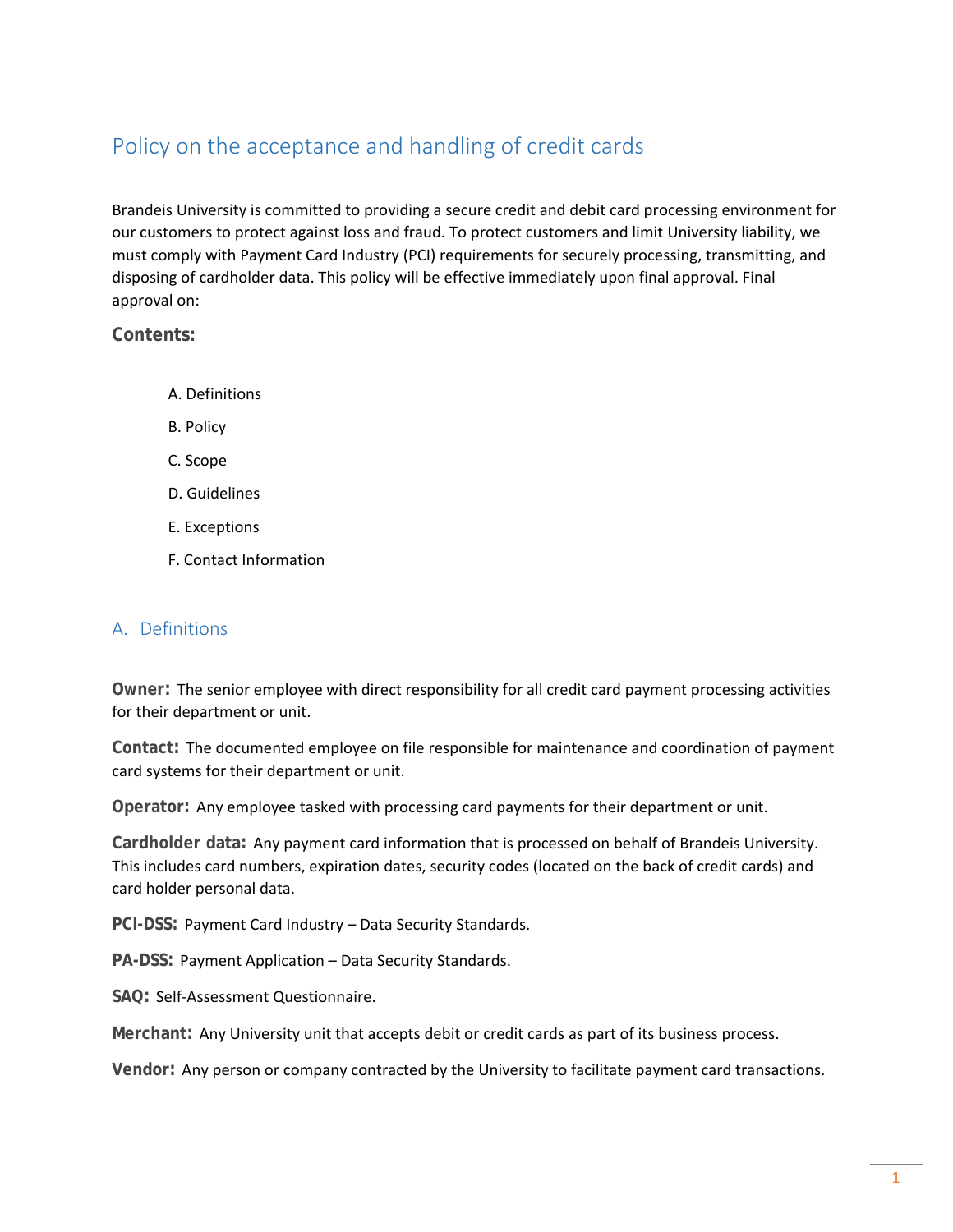**Critical Technology:** Any technology device used within, or to connect to or from, the payment card processing environment network or equipment.

**University Information Security Office**: the Security Office within LTS

#### B. Policy.

All Brandeis University owners, contacts, and operators of any point‐of‐sale systems, credit payment terminals, or credit processing systems must maintain compliance with current PCI‐DSS.

### B‐1. Pre‐approval:

(1) Only merchants and vendors pre‐approved by Office of Treasury Services are authorized to handle University credit card processing. Third‐party vendors or service providers contracted by a merchant must supply a contract addendum or other certification assuring their compliance with the current PCI‐ DSS and/or PA‐DSS as appropriate. If applicable, a list of service providers must be maintained by the department or unit contact, and the compliance status of each vendor must be verified at least annually. No business process or system that electronically stores, processes or transmits cardholder data will be approved for operation within the Brandeis environment.

(2) No storage of cardholder data is permitted (in any format, digital or paper) is permitted at Brandeis.

B-2. SAQ Completion Responsibility: Prior to operation of any payment card processing system, and on an annual basis at a time communicated from the Office of Treasury Services with at least 30 days of notice, each department or unit must complete a PCI‐DSS Self‐Assessment Questionnaire (SAQ) for each operated merchant, along with a corresponding Attestation of PCI Compliance. These must be jointly reviewed and approved by the University Information Security Office and the Office of Treasury Services.

## B‐3. Personnel:

(1) At the onset of employment, and at least annually thereafter, all owners, contacts and operators directly involved with acceptance or processing of payment card data for the University must complete a comprehensive PCI‐DSS compliance and security awareness training as required by the Office of Treasury Services. Such training must be in accordance with the list of recommended trainings as approved by the Security Office. Annual training must include a review of this policy and any standards set by management to ensure PCI compliance. Any department or unit specific processes or procedures must also be reviewed annually with each operator and internally documented by the department or unit for the SAQ.

B-4. Documentation: Any department or unit operating payment card systems must maintain documentation of all procedures for handling payment card data and systems consistent with PCI‐DSS. Documentation required of PCI‐DSS and this policy must be readily available during business hours at request of the Office of Treasury Services or the Brandeis University Information Security Office.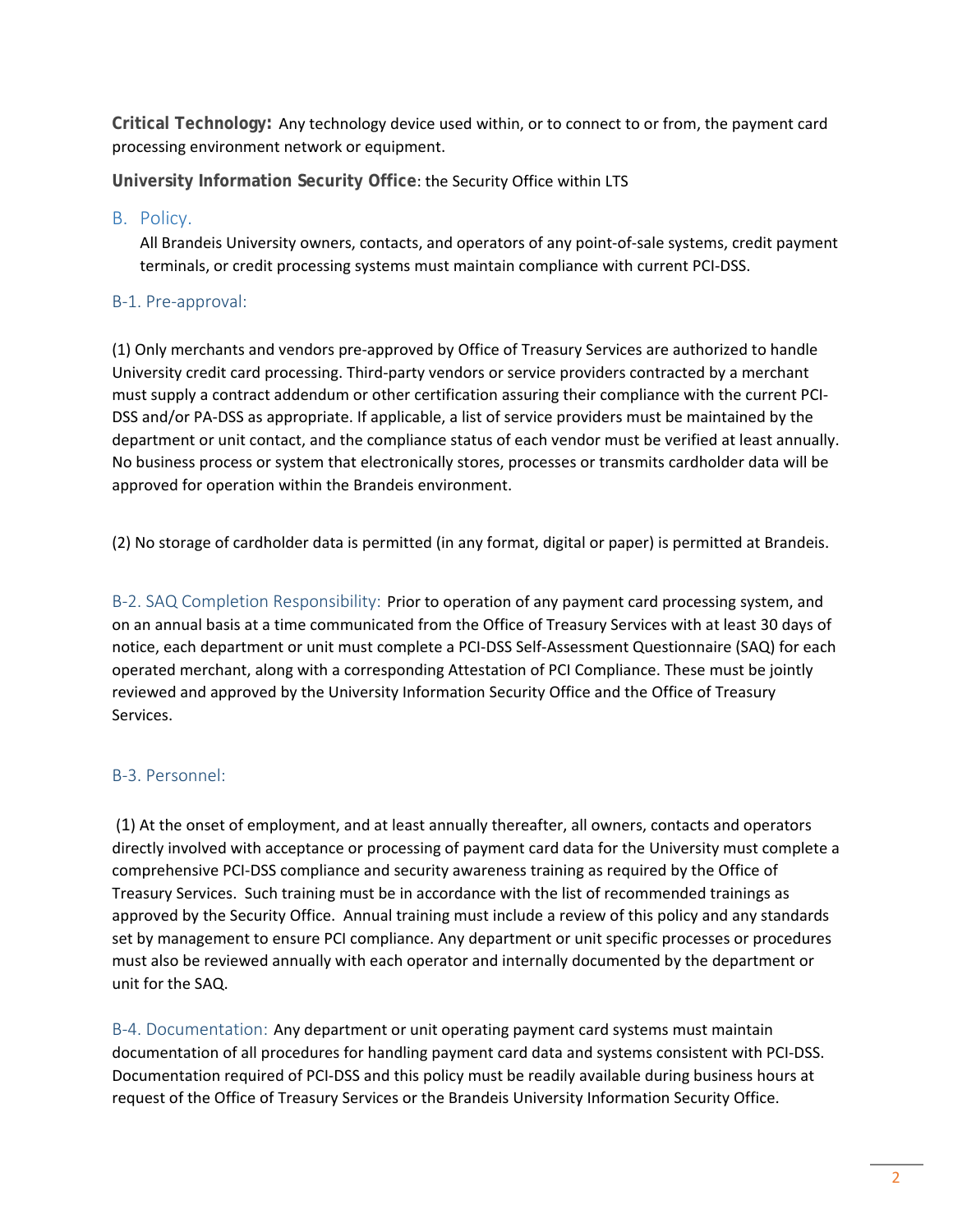B-5. Inventory: Any department or unit operating payment card systems must maintain a list of current devices used to process credit cards or used in the cardholder environment and be aware of attempted tampering or replacement of devices. Each device must be appropriately labeled. This list must be supplied to the Office of Treasury Services annually. The inventory list must include:

- Make and model of devices
- Location of each device
- Device serial number or asset tag

**B-6. Usage policies for critical technologies:**

(1) All critical technology used within the payment processing environment must be explicitly approved by the Office of Treasury Services and Security Office and inventoried prior to operation.

(2) Only employees trained in Merchant processes and this policy are permitted to use critical technology, and only if required by their job function.

(3) All employees using critical technology must be authenticated with a user ID and password (or other authentication item or token).

(4) Critical technology must only be used for designated business purposes and not for general administrative use which might increase risk to the payment processing environment (e.g., no email, web surfing, instant messaging, etc.).

(5) Critical technology may only be used on networks approved and designated for payment card processing. Please contact LTS Security Office for review and approval.

(6) Remote access to critical technologies must:

a. Be limited to only uniquely identified employees or vendors with a business need;

b. Be configured to automatically disconnect when inactive;

c. Restrict vendor or support partner access accounts to active monitoring, with immediate deactivation after use.

(7) Copying, moving or storing cardholder data on local hard drives or removable electronic media is prohibited.